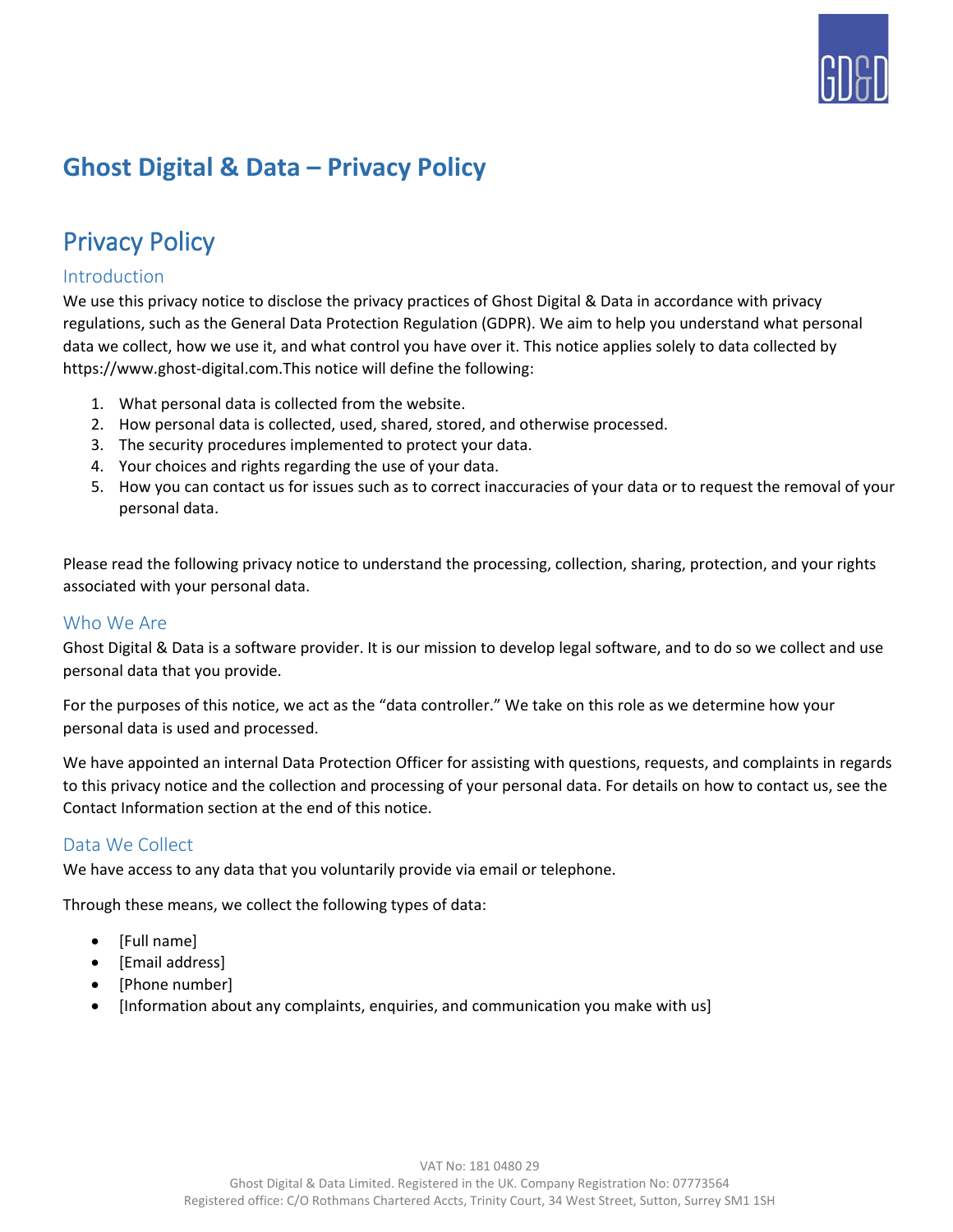

### How We Use Your Data

Your personal data may be used for the following purposes:

- Customization of content and user experience.
- Identity you when you use https://www.ghost-digital.com
- Account set up and administration.
- Conducting polls, surveys, and contests.
- Internal research and development.
- Legal obligations.
- Internal audits.
- Fulfillment of obligations outlined in any agreements with users.
- Gathering feedback and opinions on our provided services.
- Notification to users of changes to our services.
- Respond to your requests and comments.
- Process your transactions.

#### Legal Basis of Processing

The GDPR defines six legal grounds that must be justified to warrant relevant conditions for data processing:

- Consent
- Contract
- Legitimate interests
- Vital interests
- Public tasks
- Legal obligation

We process personal data for purposes of our own legitimate interests, granted that those interests do not override any of our users own interests, rights, and freedoms. This legitimate interest including processing for marketing, research, and business development purposes.

We also process personal data for other purposes with consent, but you have the right to withdraw consent to processing for specific purposes, as outlined below.

#### Specific Data Use

To fully access the website, you, as a user, can voluntarily register for an account by completing a registration form. Certain data is collected during this process, including your name and email address. This data is used to contact you and improve your user experience.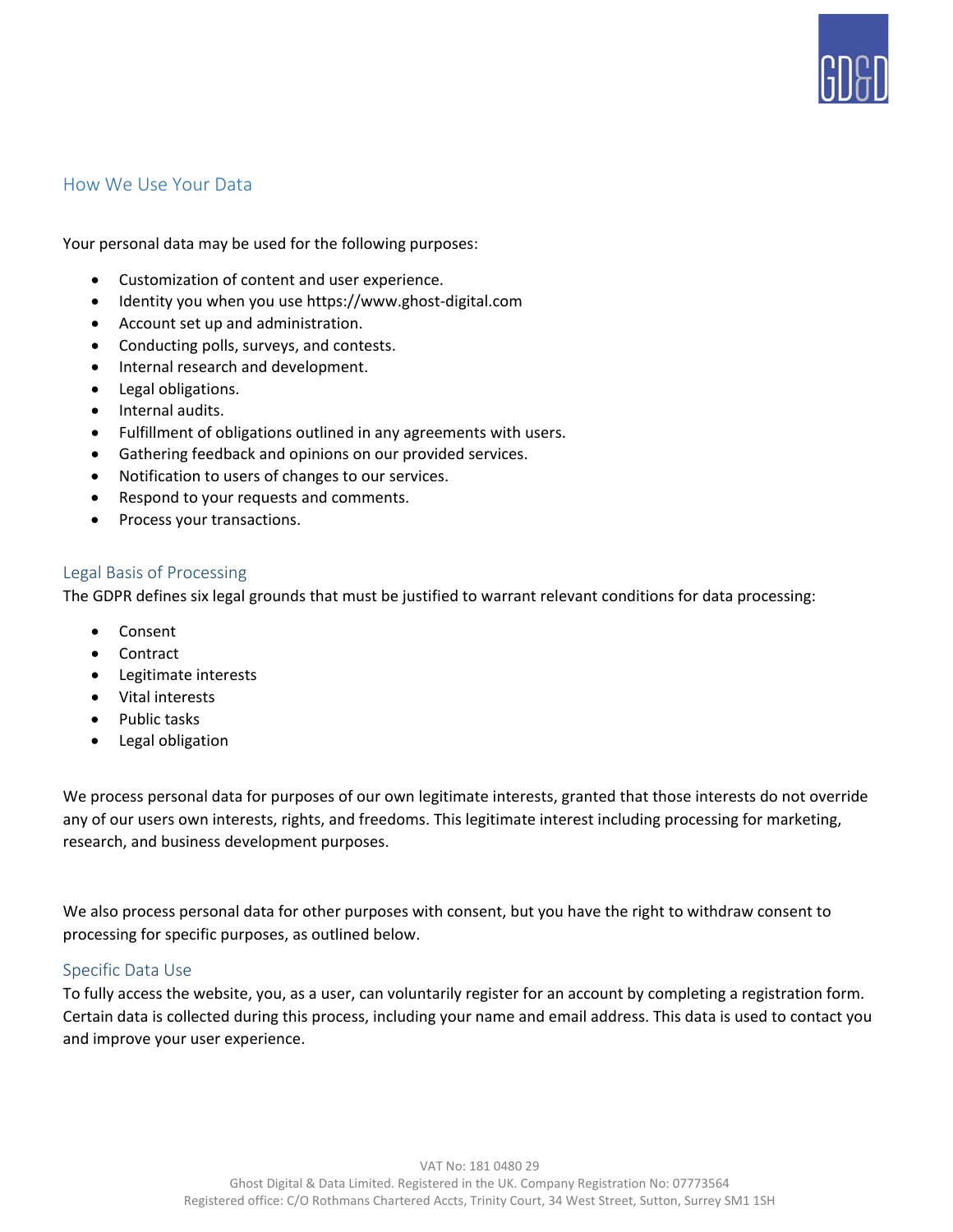

Personal data may be used without knowledge or consent in situations when legally required or permitted, or when personal data has been anonymized or pseudonymized so it is no longer associated with the user. This means we have removed personally identifying information so the data we're left with cannot be tied back to you as an individual.

## How We Share Your Data

Personal data may be shared with regulators in compliance with legal regulations. Personal data may also be shared with third parties when it is necessary to provide services to users, and/or for other legitimate interests. Third parties include service providers, professional advisors, and other members of Ghost Digital & Data's network.

Third parties that may access personal data are fulfilling the following services: web hosting, order/purchase fulfillment, IT and cloud services and or /advisory services. These parties do not retain, share, or use personal data beyond the defined purpose of fulfilling the service.

We share only aggregated demographic data with our partners and advertisers. This data is not linked to the identity of any individual user.

## Where We Process Your Data

All data, such as we capture is processed in the United Kingdom.

### How Long We Store Your Data

The GDPR requires personal data retention be no longer than what is necessary to fulfill the original reason for collecting, but other regulations may require longer retention.

We will only retain personal data for the duration necessary to fulfill the purposes for which it was collected. Personal data may also be retained for longer periods if it is solely for archiving purposes in the public interest, scientific or historical research purposes, or statistical purposes. When defining the appropriate retention length, we adhere to relevant legal requirements, See our Retention Schedule Policy for details for data retention periods.

## How We Protect Your Data

Securing your data is a priority for us, while both online and offline. We have implemented appropriate safeguards to prevent personal data from being lost, misused, accessed, altered, or disclosed by unauthorized parties.

We collect credit card information when you place an order. This data is encrypted and secured throughout its transmission. Secure web access can be verified by the lock icon in your internet browser address bar and by the use of "https" at the beginning of the web address, where the "s" indicates a secure connection.

Employees and third parties are provided only with personal data on a need-to-know basis and only the minimum amount they require to complete their specific job. All employees are also subject to confidentiality agreements and undergo annual training on the proper handling of sensitive data.

Procedures have been developed and tested to handle a potential data breach. These procedures are designed to ensure affected individuals and regulators are notified of the breach and damages can be minimized.

## Use of Cookies

Cookies are used o[n https://www.ghost-digital.com](https://www.ghost-digital.com/) for purposes various purposes. These "cookies" are data elements stored on your hard drive that allow us to improve your usage of our website. By using a cookie to identify you, you do not necessarily need to log in with a password more than once from the same browser, saving you time when accessing our site. In addition, we use cookies for advertising products based on your usage history, storing and managing your